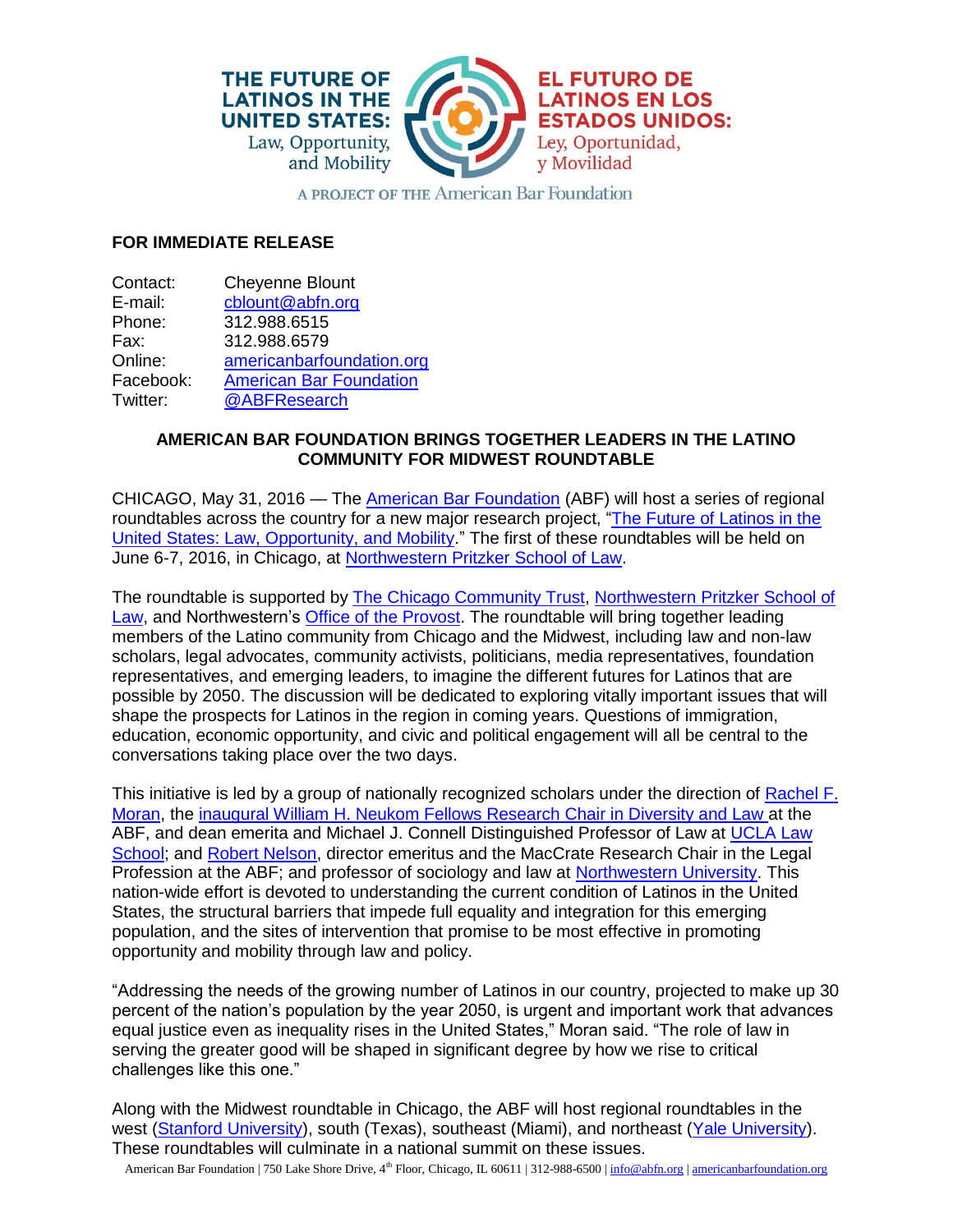



**EL FUTURO DE** 

Ley, Oportunidad,

y Movilidad

**LATINOS EN LOS ESTADOS UNIDOS:** 

## A PROJECT OF THE American Bar Foundation

Keynote addresses will be made by **Sylvia Puente**, executive director of the **Latino Policy** [Forum,](http://www.latinopolicyforum.org/) [Lilia Fernández,](https://history.osu.edu/people/fernandez.96) professor at [The Ohio State University,](https://www.osu.edu/) and [Ricardo Meza,](http://www.greensfelder.com/professionals-Ricardo-Meza.html) attorney at [Greensfelder](http://www.greensfelder.com/) and former Midwest regional counsel for the [Mexican American Legal Defense](http://www.maldef.org/)  [and Educational Fund](http://www.maldef.org/) (MALDEF). To date, confirmed participants include Juan Salgado (CEO and President of [Instituto del Progreso Latino\)](http://www.institutochicago.org/), Vicente Serrano (Sin Censura con Vicente [Serrano\)](https://www.facebook.com/sincensuraconvicenteserrano/), [Dr. Wanda Figueroa-Peralta](http://www.aspirail.org/domain/71) [\(ASPIRA of Illinois\)](http://www.aspirail.org/ASPIRAIllinois), [Christine Neumann-Ortiz](http://vdlf.org/get-informed/from-our-executive-director/) [\(Voces de](http://vdlf.org/)  [la Frontera\)](http://vdlf.org/), Jesús del Toro [\(ImpreMedia\)](http://www.impremedia.com/), and Nancy Andrade (ABA Commission on Hispanic [Legal Rights and Responsibilities\)](http://www.americanbar.org/groups/diversity/commission_on_hispanic_legal_rights_responsibilities.html). Cook County Commissioner and former mayoral candidate [Jesus "Chuy" Garcia](http://www.cookcountyil.gov/jesus-g-garcia-7th/) will lead a final discussion on the second day of the event.

For more information on the "Future of Latinos" research project, please visit the [Facebook](https://www.facebook.com/FutureofLatinosABF/?fref=ts) and [Twitter](https://twitter.com/AbfLatinos) page, or contact the project manager, Pilar Margarita Hernández Escontrías, at [pescontrias@abfn.org.](mailto:pescontrias@abfn.org)

*About The Chicago Community Trust*

*For 101 years, [The Chicago Community Trust,](http://www.cct.org/) our region's community foundation, has connected the generosity of donors with community needs by making grants to organizations working to improve metropolitan Chicago. In 2012, the Trust, together with its donors, granted more than \$150 million to nonprofit organizations. From strengthening schools to assisting local art programs, from building health centers to protecting the safety net for those hardest hit by the recession, the Trust continues to enhance our region. To learn more, please visit the Trust online at [www.cct.org.](http://www.cct.org/)*

*About the American Bar Foundation*

*The [American Bar Foundation](http://www.americanbarfoundation.org/) is the nation's leading research institute for the empirical study of law. An independent, nonprofit organization for more than 60 years, The ABF's mission is to serve the legal profession, the public, and the academy through empirical research, publications, and programs that advance justice and the understanding of law and its impact on society. The ABF's primary funding is provided by the [American Bar](http://www.abendowment.org/)  [Endowment](http://www.abendowment.org/) and [The Fellows of The American Bar Foundation.](http://www.americanbarfoundation.org/fellows/index.html)*

*About the William H. Neukom Fellows Research Chair in Diversity and Law*

*The [William H. Neukom Fellows Research Chair in Diversity and Law,](http://www.americanbarfoundation.org/support/The_Fellows_Research_Chair_in_Diversity_and_Law.html) established in 2014, is dedicated to the values of diversity in the legal profession, the creation of communities of equity and opportunity, and the provision of equal justice through law. The Neukom Fellows Research Chair was made possible through generous gifts from William H. Neukom, the Microsoft Corporation, Walmart, The Bill and Melinda Gates Foundation, the Sidley Austin Foundation, Northrop Grumman Corporation, Kirkland and Ellis LLP, and The Fellows of the American Bar Foundation.*

## *Notes to the Editor:*

*Members of the media are welcome to attend the opening and closing plenary sessions. Date: June 6, 9:00am-10:15am: Opening Plenary: Overview of Project and Keynote Presentations: History, Demography, and Law and Policy*

American Bar Foundation | 750 Lake Shore Drive, 4<sup>th</sup> Floor, Chicago, IL 60611 | 312-988-6500 [| info@abfn.org](mailto:info@abfn.org) | [americanbarfoundation.org](http://www.americanbarfoundation.org/index.html)